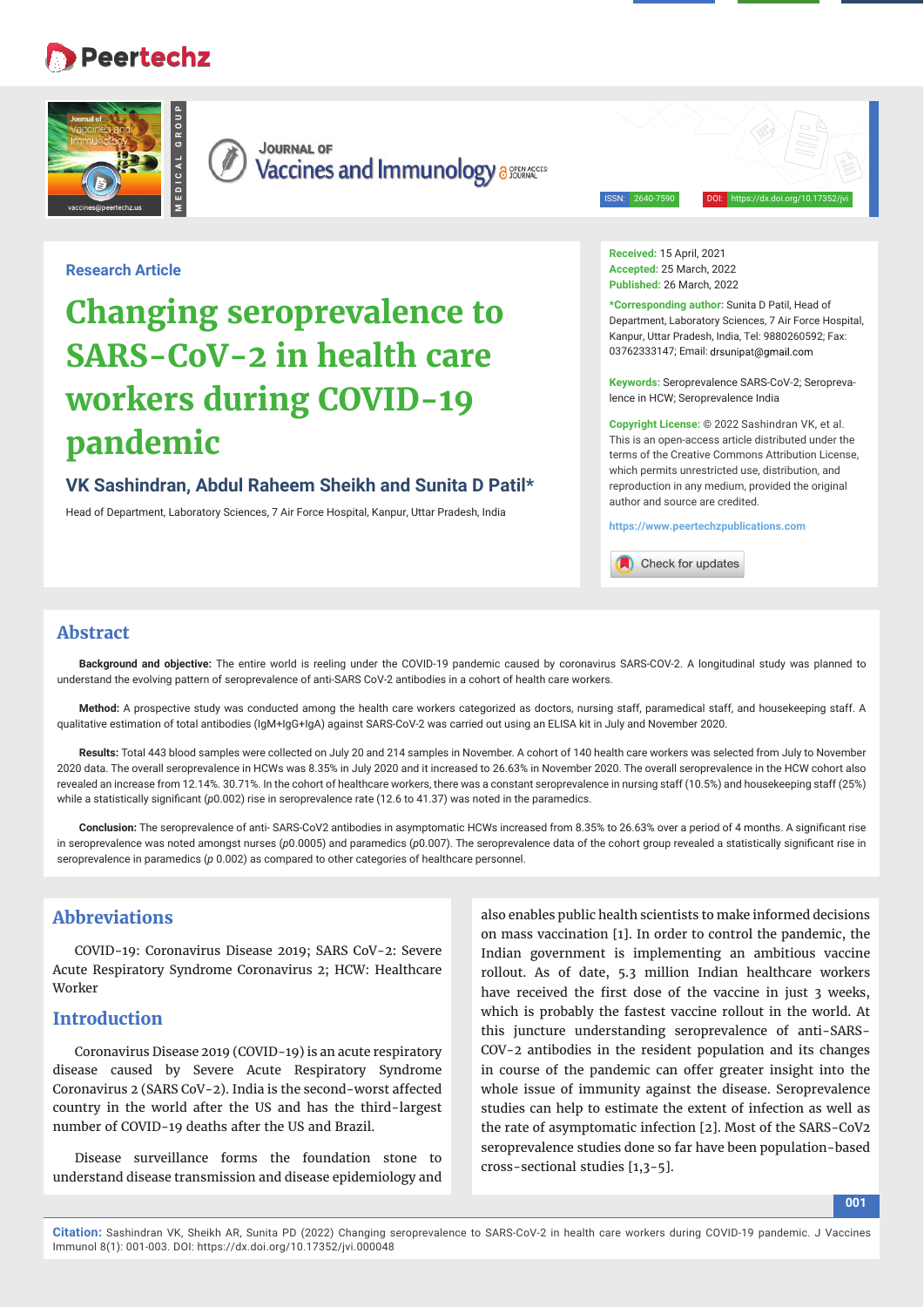Healthcare workers (HCWs) represent a high-risk group for SARS CoV-2 infection. This is due to their increased risk of exposure in their work environment. They can also contract the infection from their family and social contacts. This, longitudinal study was planned to understand the evolving pattern of seroprevalence of anti-SARS CoV-2 antibodies in a cohort of health care workers as they faced an upsurge of cases in a tertiary care hospital in North India.

# **Method**

A prospective study was conducted among the health care workers (doctors, nursing staff, paramedical staff, and housekeeping staff) working in a 410-bedded COVID hospital. The nursing staff was directly involved in patient care while paramedical staff includes laboratory technicians involved in COVID diagnosis and radiographers involved in X-ray, CT scan, etc. COVID-19 protective protocols as defined by WHO and ICMR were strictly implemented in the hospital. An ELISAbased antibody testing strategy was used as the surveillance method. The seroprevalence was estimated in Jul 2020 and again in Nov 2020. Two milliliter serum sample was collected from all the consenting HCWs. Those who refused consent or those in whom venipuncture was contraindicated were excluded. An Indian Council of Medical Research approved ELISA kit (Microlisa by J Mitra) for qualitative estimation of total antibodies (IgM+IgG+IgA) against SARS-CoV-2 was used. Microlisa is a double antigen sandwich ELISA method with a sensitivity of 96.72% and specificity of 100%, and the outcome was defined as the presence or absence of antibodies against the SARS-CoV-2.

#### **Statistical analysis**

Chi-square test was done to analyze the change in prevalence is statistically significant or not.



# **Result**

A total of 443 blood samples were collected in July 2020 and 214 in November 2020. The cumulative number of hospitalized COVID-19 cases in the hospital at the two sampling points were 32 and 396 respectively. A cohort of 140 HCWs was sampled twice (i.e., in both July and November). The overall seroprevalence was 8.35% in July 2020 and it increased to 26.63% in November 2020. The change in seroprevalence in different types of HCWs

is depicted in Table 1. The change in seroprevalence among doctors, nurses was 11.5% and 28.7 %respectively. The change in seroprevalence among paramedics and housekeeping staff was 7.8% and 15.3% respectively. A statistically significant rise in seroprevalence was noted among the nursing staff and paramedical staff. Among the cohort of 140 health care workers, 17 HCWs had baseline antibodies Amongst these 17, only 2 revealed the absence of antibodies after 3 months. Among the cohort of 140 health care workers, 17 HCWs had baseline antibodies Amongst these 17, only 2 revealed the absence of antibodies after 3 months.

Of the 443 people, 140 HCWs were longitudinally followed up till November 2020. The seroprevalence data of the cohort group revealed a change in seroprevalence in paramedics and doctors only Table 2.

Prior to the first survey none of the doctors, nurses, paramedics, or housekeeping staff had suffered from COVID-19 or reported contact with a positive case apart from the hospital setting. Despite this 37 HCWs revealed the presence of antibodies at baseline. The number of HCWs who were diagnosed to have COVID-19 between July and November 2020 was 15. Overall seroprevalence in this cohort increased from 12.14%. 30.71%.



| Seroprevalence in each category | <b>July 2020</b><br>$(n=443)$ % | November 2020<br>$(n=214)$ % | P-value |
|---------------------------------|---------------------------------|------------------------------|---------|
| Doctors                         | 9                               | 20.5                         | 0.24    |
| <b>Nurses</b>                   | 8                               | 36.7                         | 0.0005  |
| Paramedics                      | 8.5                             | 16.3                         | 0.007   |
| Housekeeping staff              | 4.7                             | 20                           | 0.25    |

**Table 2:** Seroprevalence data in a cohort of health care workers.

| <b>Seroprevalence in HCW</b><br>cohort $(n=140)$ | <b>First phase: July</b><br>2020 (%) | Second phase:<br><b>November 2020 (%)</b> | P-value |
|--------------------------------------------------|--------------------------------------|-------------------------------------------|---------|
| Doctors (n=11)                                   |                                      | 18                                        | 0.53    |
| Nurses (n=38)                                    | 10.5                                 | 10.5                                      | --      |
| Paramedics (n=87)                                | 12.6                                 | 41.37                                     | 0.002   |
| Housekeeping staff (n=4)                         | 25                                   | 25                                        | --      |

# **Discussion**

Health care workers are at higher risk than all other front-line workers in acquiring COVID-19 infection despite adopting all standard precautions. There is a wide variation in seroprevalence amongst HCWs. It ranges from 3-4% in China to 20% in the USA and Italy [6]. In a recent study on seroprevalence in the state of Karnataka in India, 1907 rural and urban households were surveyed in five regions of the state [7]. 1197 blood samples and 1341 nasopharyngeal swab samples were collected. These represent 72.7% and 73.3% of surveyed households respectively. The overall seroprevalence of IgG anti-SARS CoV-2 antibodies in rural and urban areas and the state as a whole were 37.4% (95%CI 32.9-41.8%), 45.6% (95%CI 38.1-53.1%), and 39.6% (95% CI 35.7-43.4%)

**002**

**Citation:** Sashindran VK, Sheikh AR, Sunita PD (2022) Changing seroprevalence to SARS-CoV-2 in health care workers during COVID-19 pandemic. J Vaccines Immunol 8(1): 001-003. DOI: https://dx.doi.org/10.17352/jvi.000048